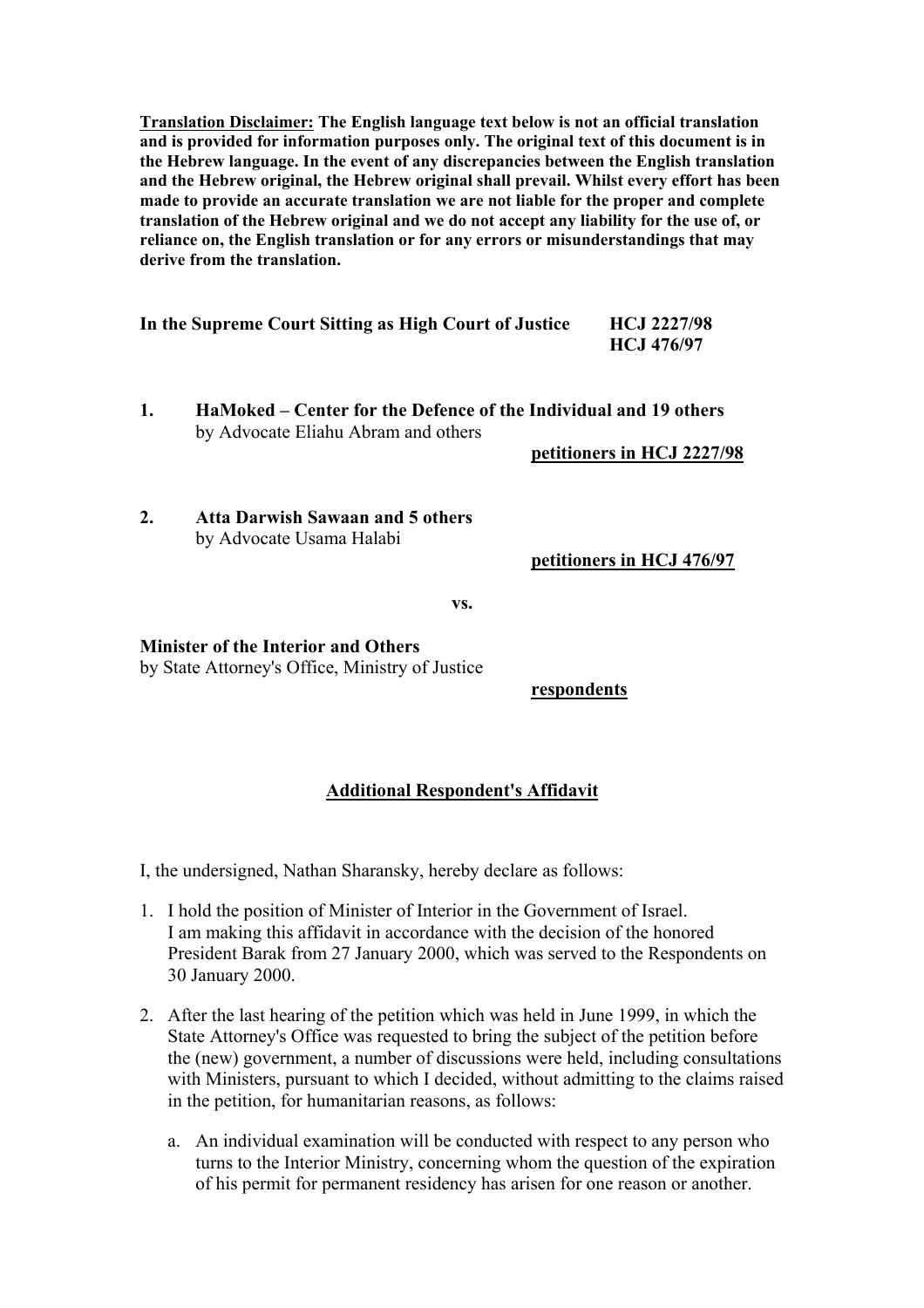b. If it appears in the examination that the said person who is registered in the population registry as a permanent resident continued to preserve an appropriate affinity with Israel during the period when he resided outside of Israel, the Interior Ministry will not take steps – subject to criminal and security clearance – to delete him from the registry.

Nothing in the abovementioned shall detract from the provisions of law concerning naturalization and acquisition of a permit for permanent residence outside Israel, or from the Interior Ministry's discretion concerning their application in light of the applicant's personal circumstances and his affinities as a whole.

This Updating Notice was submitted to the honored Court by my attorneys on 31 October 1999.

3. In light of the complexity of the subject and the need to give clear and detailed operative instructions as far as possible to the East Jerusalem Population Registry Bureau, I held a number of consultations in my office with the participation of additional parties in order to formulate operative instructions as mentioned above.

Following these consultations, a series of operative instructions were formulated which received the approval of the Prime Minister's Office.

Below are the detailed operative instructions which were issued pursuant to and in light of the Updating Notice of 31 October 1999, and which concern the Interior Ministry's interpretation of the provisions of Regulations 10, 11(c) and 11A(1) of the Entry into Israel Regulations 5734 – 1974, concerning persons registered in the population registry.

a. *Concerning persons who were deleted from the population registry from the year 1995 and thereafter -*

A person who transferred his center of life outside Israel for more than seven years, and thus, according to the law his permit for permanent residence in Israel expired, and the Interior Ministry informed him of the expiration of his permit for permanent residence, or he was deleted from the population registry file as a result of this, and he visited Israel during the period of validity of the exit card that was in his possession, and has lived in Israel for at least two years, the Minister of Interior shall see him as having received a permit for permanent residence in Israel on the day of his return, this to the extent that he requests to be registered anew in the population registry.

- b. Concerning a person who transferred his center of life outside Israel for more than seven years, and thus, according to the law his permit for permanent residence in Israel expired, and for whatever reason, the Interior Ministry did not inform him and/or he was not deleted from the population registry file up to now, the Minister of Interior will see him as possessing a valid permit for permanent residence in Israel, to the extent that he visited Israel during the period of validity of the exit card in his possession.
- c. Nothing in the abovementioned shall detract from the provisions of law concerning **naturalization and acquisition of a permit for permanent**